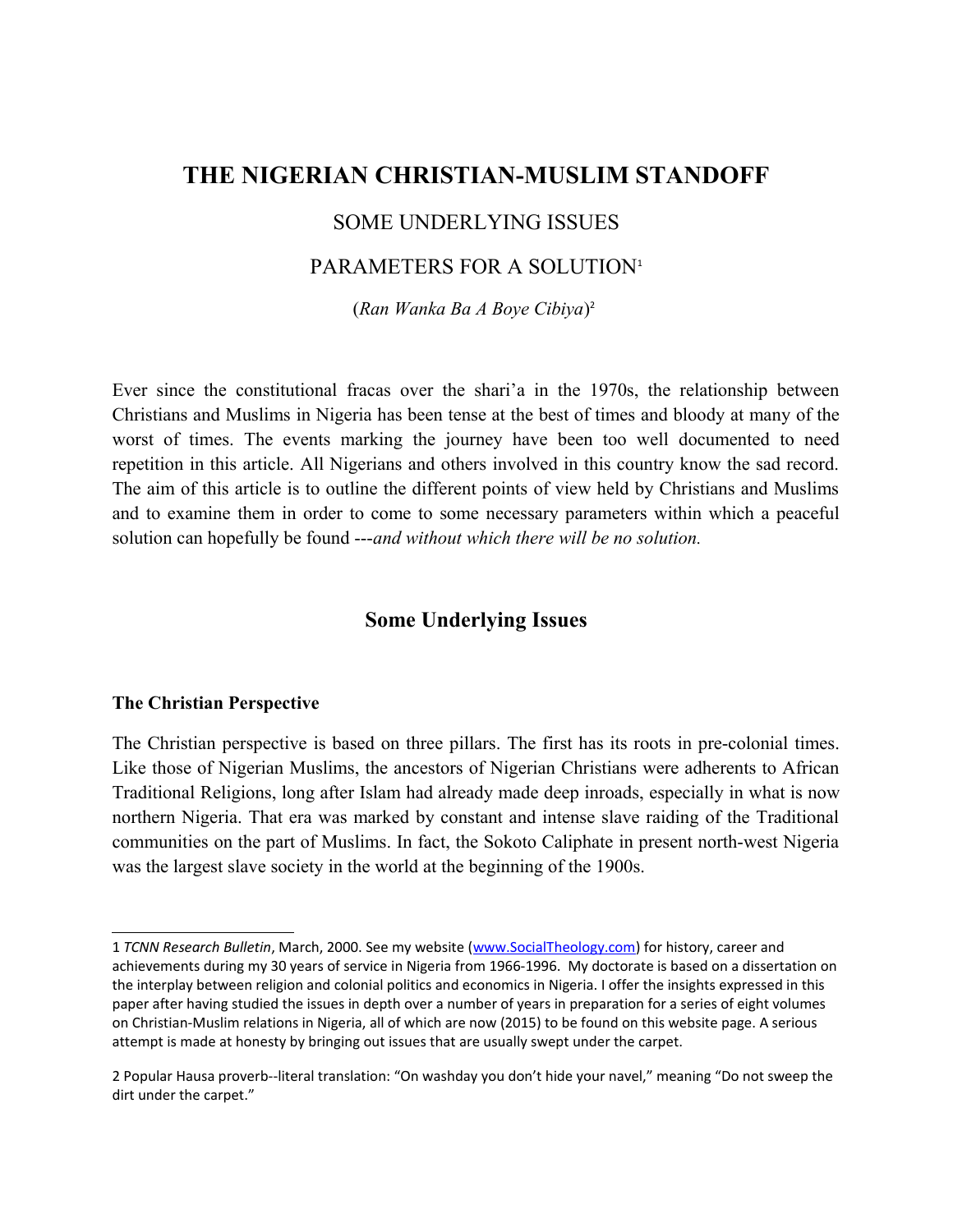The Christian successors to these Traditionalist victims have not forgotten this history and they see a line of continuation through colonialism into contemporary Nigeria. They have seen how, under the policy of indirect rule during colonialism, Muslims knew how to manipulate the British and largely controlled access to power and wealth. They remember how the Sardauna utilized all the power and wealth of government in his bid to Islamize the north and to dip the Qur'an into the Atlantic Ocean. They continue to experience the oppressive behaviour of Muslim emirs and state governments. On the very day the shari'a development in Zamfara state is defended as applicable only to the Muslim faithful during the closing months of the millennium, I read reports about the Kano State Government's threat to many churches to either relocate or be destroyed and about the Emir of Ilorin's call to move all churches out of his city. Such developments do nothing to instill confidence in this Zamfara promise. Furthermore, published reports of the contrary trend are firmly etched in the Christian mind (Danjuma Byang, *Shari'a in Nigeria: A Christian Perspective*). The confessions of Alhaji Aliyu Ibn Mamman Dan Bauchi are similarly too graphic to be forgotten (CAN: *Leadership in Nigeria*). These and a myriad of similar events over the years make the Zamfara promise sound rather hollow. Already it is reported that non-Muslim women in Zamfara have difficulty accessing public transport. Antialcohol legislation can hardly fail to affect non-Muslims.

The second pillar of the Christian perspective is the Muslim doctrine of the place of *dhimmi*. *Dhimmi* are non-Muslims in a Muslim society. This is a matter of established Muslim orthodoxy of public record accessible to all. *Dhimmis* are at best second-class citizens whose religion is merely tolerated and only then in a truncated form dictated by Islam. While Islam has a better record than do Christians of tolerance for other religions in the past, that record has long been surpassed by much of the contemporary world, especially by world Christianity. What was comparatively broadminded in earlier centuries, is today regarded as unacceptable intolerance. Islam has never withdrawn its position on the status of *dhimmi*. The difficult situation of Christians living among Muslim majorities is well known. All this, too, makes the Zamfara promise sound rather empty. In view of all this history and the classic stand on *dhimmi*, Christians have every reason to fear the present trend.

The third pillar of the Christian perspective is the unity of religion and politics in Islam. The basic tendency in Islam is to identify politics and government as a major arena for the practice of Islam. While Christians – in my opinion, incorrectly – tend to put most of their energies into churches, for Muslims politics and government are among the main foci. Muslims feel comfortable in that sector. They do not hesitate to use whatever government resources available to them for the benefit of Islam. Once again, the Sardauna's mission is the most overt and clear example of this tradition.

This is one of the reasons Christians are clamouring for a secular government and a secular constitution, for the separation of church and mosque from government. They do not want their tax and oil monies spent on mosques all over the place or on Muslim courts or pilgrimages to Mecca. They are of the opinion that Muslims will commandeer the major share of these funds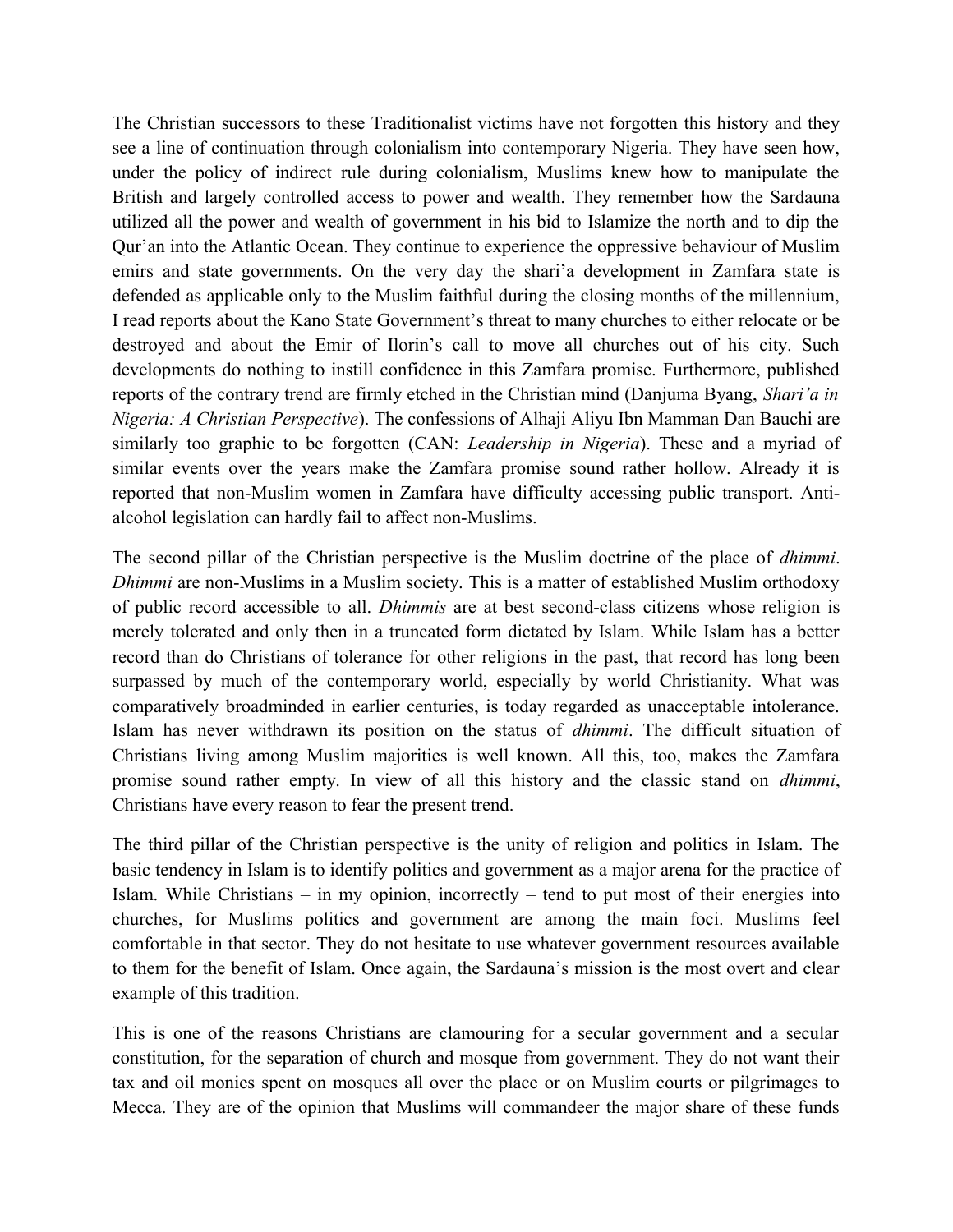and that the latter will not equally honour the rights of others to those funds. They have seen too many evidences of Muslim attempts to turn Nigeria into a Muslim country. They regard the Federal Government as having been hijacked by Muslims. As a result, they claim, government favours Muslim causes at the expense of Christians at various fronts. In fact, they have a strong sense of persecution by both Islam and its tool, the Federal Government and some state governments.

It is clear that this Christian perspective is not one that encourages wholehearted cooperation with Muslims in building up a nation to which the two religions would contribute as equal partners, each from its own standpoint. Christians want a situation of equality, but they see anything but that in the Muslim stance. In fact, they are sure that Muslims intend to turn Nigeria into a Muslim country, including the *dhimmi* provision for non-Muslims. They feel that only a secular government and a secular constitution that eliminates all traces of religion from the sphere of government will make for a viable Nigeria. Anything compromising secularism, they reject – at least, sometimes.

The basic motivation of this Nigerian Christian stance was a combination of fear for Muslims, mistrust, anger and even hatred. I believe that the fear has largely dissipated. Christians have overcome the earlier passivism, inherited from both their forefathers and from pietistic missions, that prevented them from challenging government takeover of schools and hospitals during the 1970s. In the late 1990s it does not take much for Christians to actively challenge any perceived Muslim attempt at hegemony.

The same cannot be said about mistrust, anger and hatred. A grand dose of this combination, based on a reading of history and long-term patterns of Muslim behaviour, still firmly undergirds the Christian perspective; I believe there are solid reasons for this mistrust and I share it. Anger also has its reasons in this context. When one reads Muslim publications like *The Pen* and its Hausa-language counterpart, *Alkalami*, he can only shudder with apprehension. Even though the government-sponsored *Gaskiya Ta Fi Kwabo* superficially seems much more objective when there is no crisis at hand, its true colours shine through clearly during any Christian-Muslim crises.

However, anger and hatred, though humanly understandable, can never serve any constructive Christian purpose. Combined with mistrust, we have here a fatal combination that tends to disable Christian leaders in the Christian Association of Nigeria (CAN) from serious Christian reflection or careful strategizing. Nothing Muslims do or say is understood in its own terms. And much of what Christians do or say cannot be understood on their own terms either. The situation is much like the former cold war between East and West, when both major parties looked at every issue in terms of their cold war relationships. I have observed some very wise Christian leaders, in succumbing to this anger and hatred, react in stunningly unreasonable fashion to some Muslim initiatives that seemed altogether reasonable and fair. The term "fair" simply has little place in the Christian vocabulary when it comes to Muslim issues.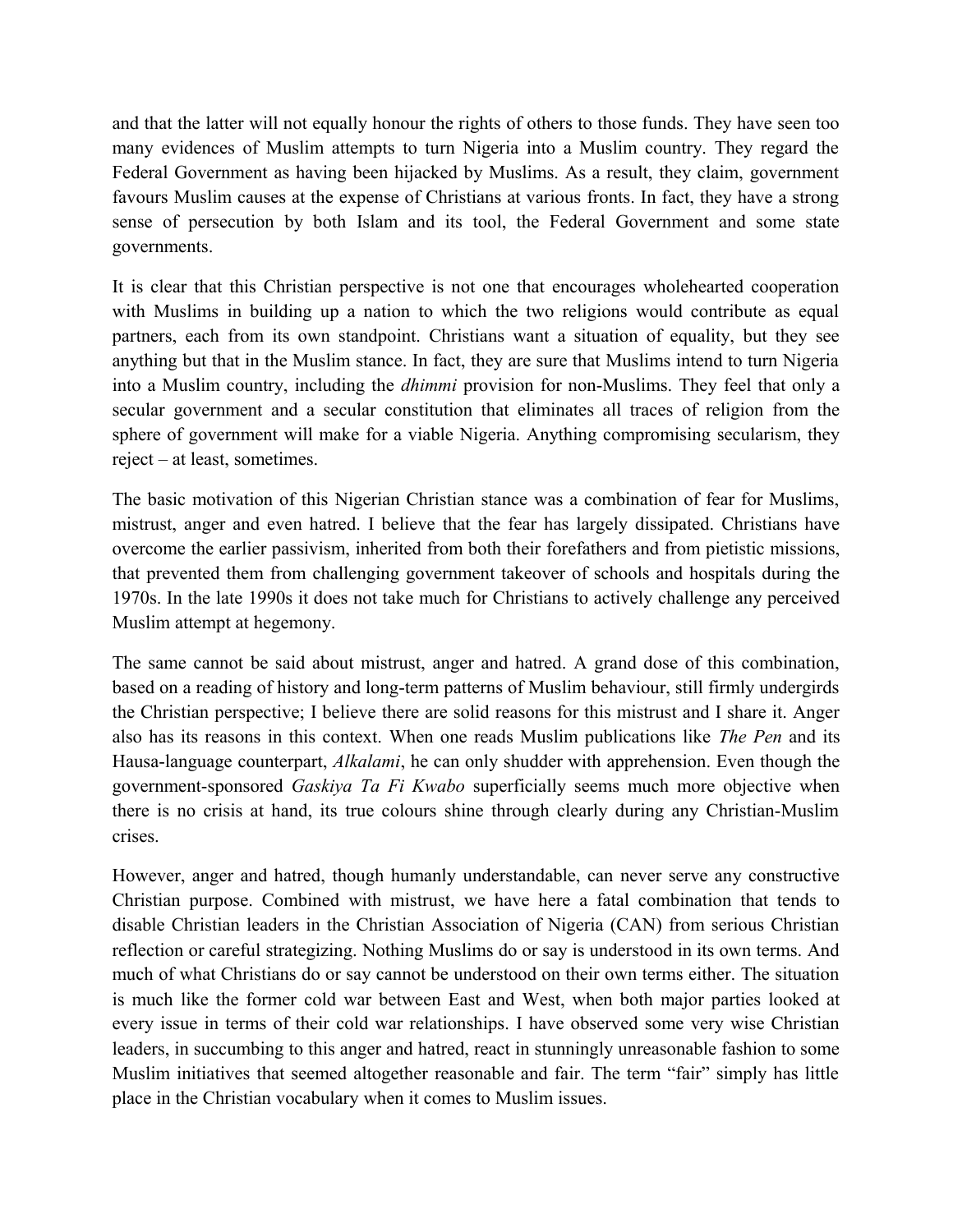#### **The Muslim Perspective**

The main Nigerian Muslim perspective similarly rests on a number of pillars. The first is the excessive infatuation of Muslims for their religion. Non-Muslim students of Islam have observed repeatedly how deeply Muslims love their religion and all its trappings. They have the deepest admiration for the Qur'an. They absolutely love the shari'a. They boast repeatedly of its comprehensive way of life. They are deeply thankful for its beautiful simplicity and appreciative of its appeal to reason. Some have called it fanaticism. No other religion, it is claimed by some, has been able to arouse such absolute loyalty and pride, often to the point of apparent fanaticism. They consider themselves the true people of God. I admire them for their devotion and wish the same could be said of most Christians.

It is with the above devotion that Islam has spread both militarily and peacefully, including the use of economic, political and diplomatic pressures. Muslims cannot imagine why in the world anyone would resist becoming a Muslim. Such a beautiful religion! Why resist it? Besides, it is incumbent on everyone to accept Allah, His Prophet and His Qur'an. This is not a matter of free choice. It is a beautiful obligation that anyone in his right mind will naturally and gladly accept. And so Muslims have no compunctions about using almost any method open to them to recruit, cajole, trick, buy, marry or force people into the fold. The use of government power and facilities is perfectly legitimate in this crusade – excuse me: *jihad*.

Muslims appear not to have any sense of fair-mindedness with respect to non-Muslims. The latter are basically despised and referred to with the contemptuous term *khaffir*. It is the same term apartheid and other racists have used to refer to South African Blacks. A derivative of the term, *kaffer*, is used in my own native tongue to refer negatively to stupid or devious people. Muslims may preach their gospel anywhere and even block major city roads regularly for their purposes, but they do not extend the same privilege to others. They may quote from the Bible, publicly say or write extremely derogatory things about Christianity, but woe betide a Christian who publicly quotes from the Qur'an. It has started bloody riots as in Kafanchan. Muslims feel free to dominate government facilities like the press and radio.

And what is behind all of this? Their infatuation with their religion. How could anyone possibly object to the use of any device at all in the propagation of such beautiful and powerful truth? Islam is after all the most democratic and the greatest force for peace and justice in the world. That being the case, what is wrong with using all the resources that Allah has placed in their hands for the pursuit of *da'awa*, Muslim mission? Is that not the reason Allah gave them these resources? To fail to use them would be nothing short of disobedience. After all, Islam is the embodiment of what all reasonable men seek: democracy, justice and liberty. These constitute the great goals of *da'awa*. Of course, that same privilege does not need to be extended to *khaffirs* with their nonsense paganism. To so extend it would be the height of irrationality and absurdity.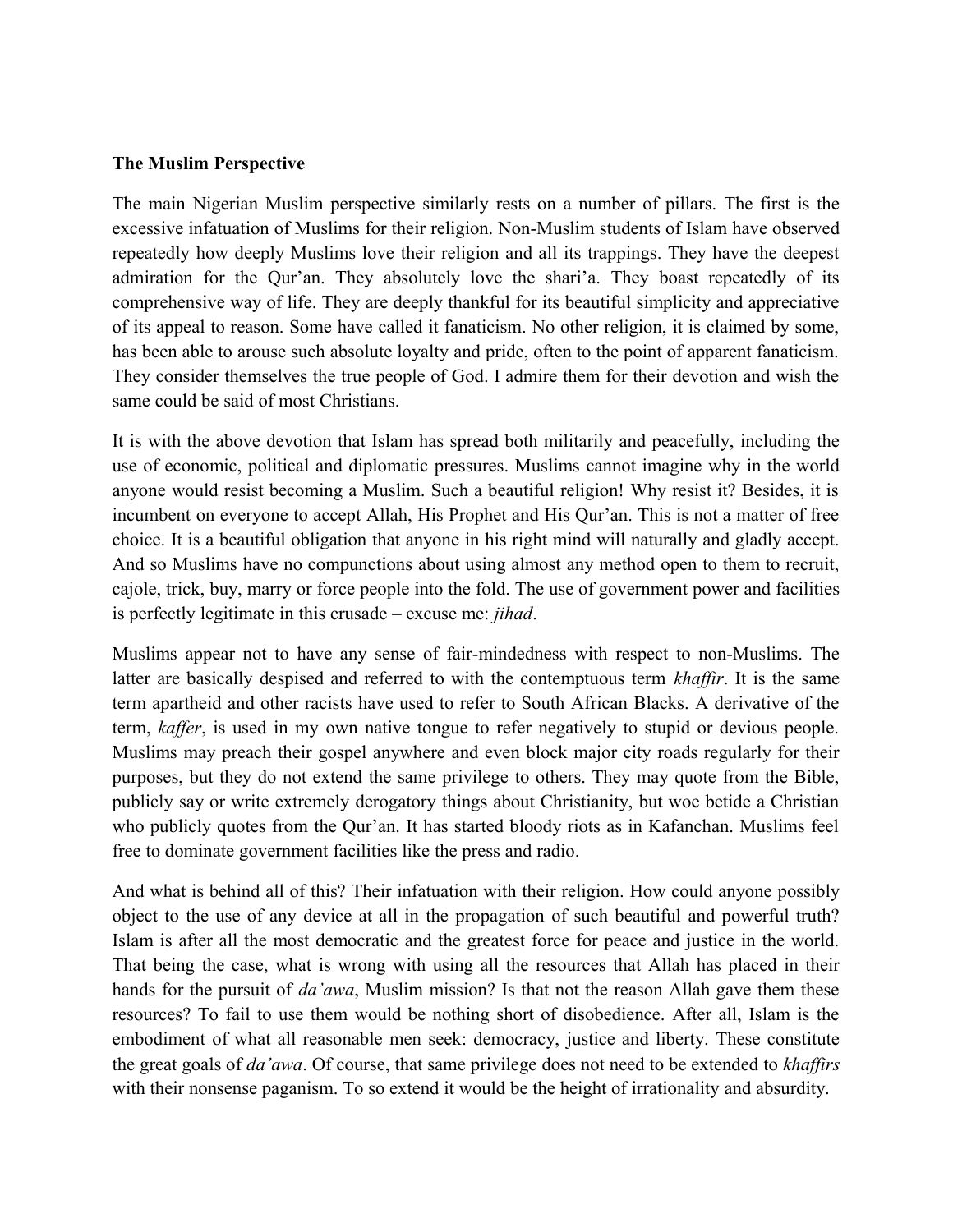Islam has overcome many forms of opposition throughout the world, but many of its major challenges have come from the West. There were the Crusades, an early Christian variety of *jihad*. These continue to play an important function in the Muslim attitude towards the West and its traditional religion, Christianity. They refuse to acknowledge the many sounds of contrition from the Western church about these Crusades. Forgiving and forgetting does not seem highly developed in Islam and thus the Crusades are brought up at every possible occasion. The fact that they themselves have been waging an unending crusade or *jihad* does not extend that right to others. It was also because of the West that their expansionist drive could not take them permanently beyond the Balkan region.

And then came colonialism that subjected much of the House of Islam to the pride and sense of superiority of Western *khaffirs*. The people of God, almost the entire House of Islam, were subjected to outsiders and taken advantage of during a moment of disarray and weakness. This situation was theologically impossible and totally unacceptable. Even though Nigerian Muslim political leaders made the best of their assigned role within the British scheme of indirect rule, deep down the arrangement was considered a profound insult.

Despite the insult inherent in the situation, Nigerian Muslim rulers took advantage of it. The British removed many barriers to the further spread of Islam. They subjected many Traditional ethnic groups to the power of Muslim emirs, a factor that, decades later, has caused bloody riots in Kaduna and Bauchi states. The northern Muslim establishment even delayed independence because they preferred the foreign invader to their southern compatriots. But deep down this colonial arrangement was the ultimate insult no Muslim people should ever have to bear. That other ethnic groups were subjected to internal Muslim colonialism had nothing to do with it. It was the best thing that could happen to them and was doing them a favour. But for Muslims to be subjected to others, no, that could not be tolerated. Muslim colonialism and other forms of forceful expansion are perfectly acceptable; the opposite, under no circumstances. Crusade? No! *Jihad*? Of course! It is ordained by Allah.

In spite of the opportunity for Islam to spread under colonialism in places where it previously was not welcome, Muslims in Nigeria consider colonialism as a serious attempt at undermining Islam. Yes, Islam spread. However, simultaneously a poisonous virus was let loose among the people, the virus of Western secularism. Secularism is regarded as a deep attack on the very foundations of Islam in that it would restrict the scope of religion to a narrow religious slice of life. Islam was reduced to a mere religion, to a religious sector of life with no influence in the larger culture. Until this day, the imposition of secularism is regarded by Muslims as a concerted attempt to destroy their religion. This was so damaging to Islam that it by far offset the favourable climate for expansion created by colonialism as well. It is felt that secularism totally disoriented the Muslim community, a situation they are still struggling to overcome. Again, the fact that Islam forces exactly the same reduction on the *dhimmi* amongst them is irrelevant.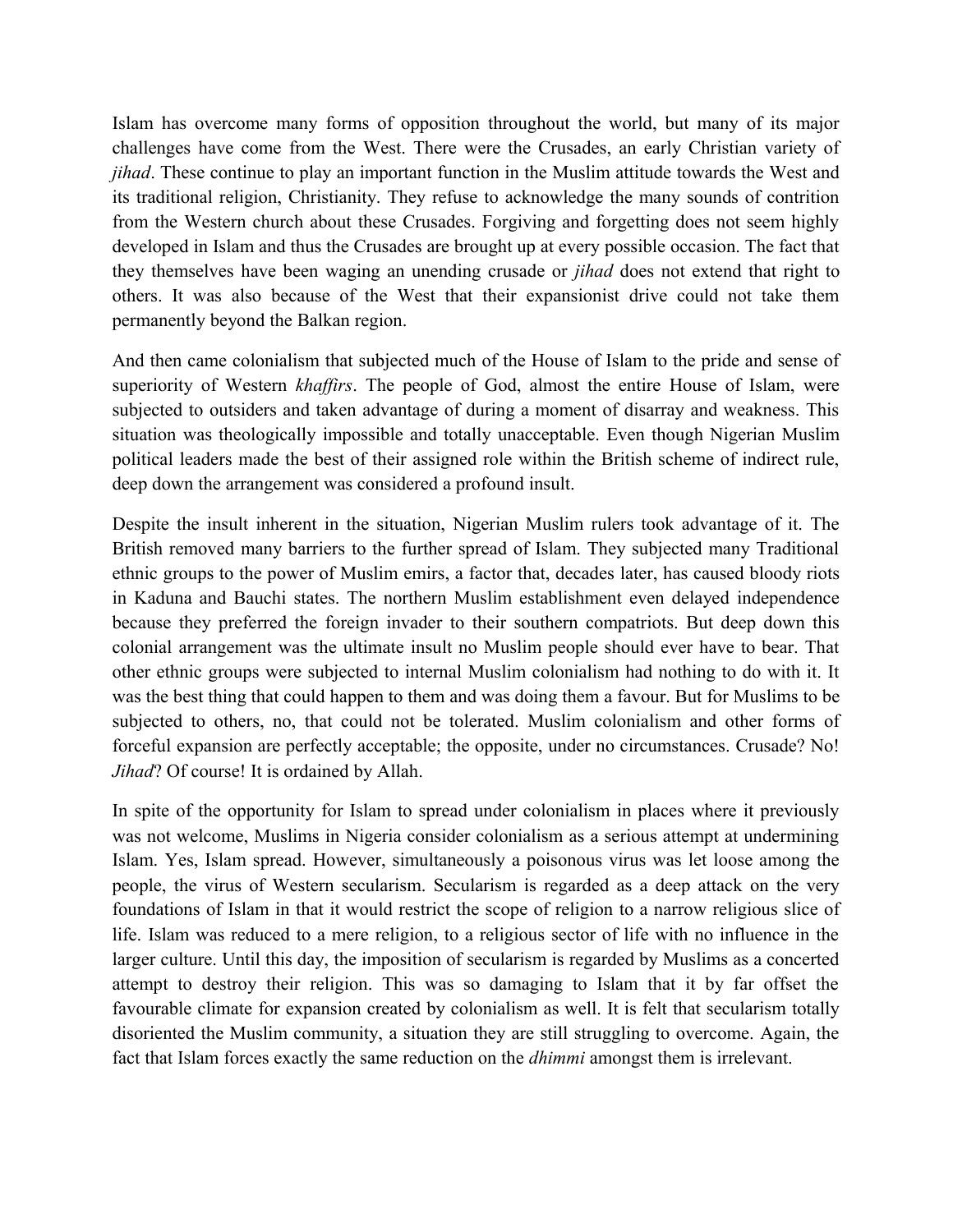The imposition of secularism is made worse by the fact that Muslims have long asserted that private and public morals in the secularized West are far below Muslim standards. They have contempt for Western moral standards and see corruption and degradation in every area of life. What business does a *khaffir* nation have to impose such degradation on the people of God? What possible benefit can be derived from such a corrupted people? And then to think these people come with a superiority complex! This is both unbelievable and unacceptable, totally. In technology they may have something to contribute, but spiritually and morally they are bankrupt. Their own rather recent history of slavery is conveniently forgotten. Muslim slavery is alright. It's only its Western version that is remembered and condemned.

The spread of Christianity by Western missionaries is regarded as part of the colonial scheme to undermine Islam. Although the fact that colonialism seriously hampered the spread of Christianity in Nigeria is well documented, Muslims refuse to acknowledge it. To them colonialism and Christian missions worked hand in glove to subdue Islam. They were full partners and Muslims will not tolerate any documented research to create a more nuanced picture in their minds.

The Muslim equation of Christianity with colonialism and secularism gains strong support from the current Nigerian Christian call for a secular approach to government and politics. Does that not prove their point? And so Christianity is hated along with the other members of this unholy triad as part and parcel of the Western attempt to destroy Islam, pure and simple. That is the purpose and goal of Christianity in Nigeria. Thus, Christianity must be resolutely resisted along with colonialism and its successors, neo-colonialism and, now, the free market. All of them must be destroyed. There is no choice. It is either they or Islam. Co-existence is no real option, except as a temporary strategy forced on them by the situation or in terms of the classic *dhimmi* scheme.

The Christian church has made great inroads into northern Nigeria among former adherents of African Traditional Religion(s). Prior to colonialism, these were the fodder of Muslim slave raiding. During colonialism, these were the people increasingly subjected to Muslim authorities and they often took it passively. However, over the past two decades, Christians among them have not only grown in number but also in courage and resistance. Whereas during the early 1970s they passively, though grudgingly, accepted the Gowon government takeover of their institutions, today they are aggressive in protecting their rights and their turf as they see it. The Nigerian Muslim community in the north has become nervous about this development. They are not used to such challenges. They do not know how to respond appropriately. And they certainly do not listen carefully to Christian complaints anymore than do Christians to Muslim accusations. They always respond very clumsily with an offended and almost "holy" surprise. How can you Christians say such things about us, the people of God? We who are so righteous and just, so blessed, so religious, so wise, so understanding, so tolerant and democratic?

To many non-Muslims, this attitude is surprising. They hardly think of Islam as tolerant and democratic. They are more likely to consider such an attitude as nothing but hypocrisy. It is not, I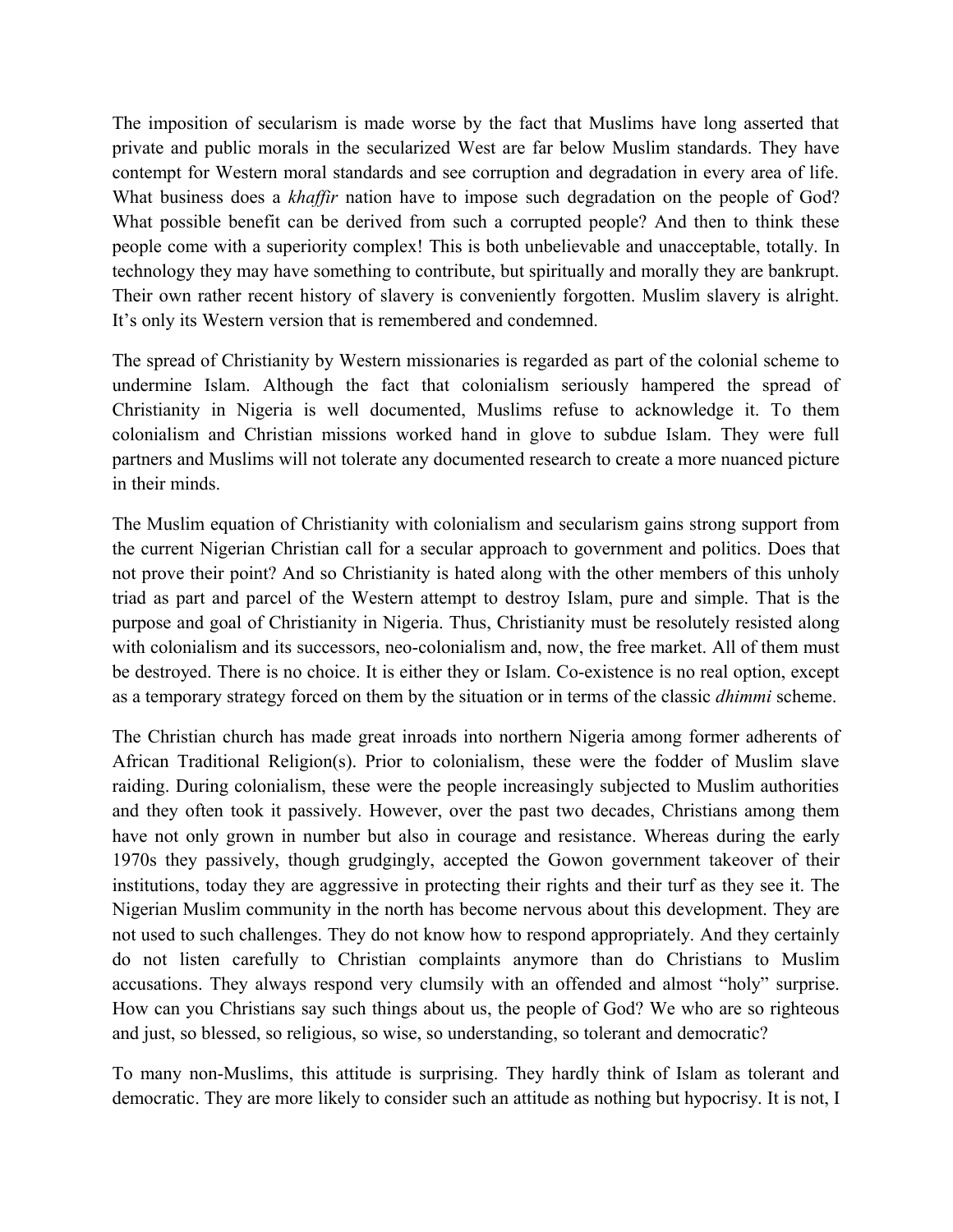believe. It is the result of Muslims' extreme infatuation with their religion. That infatuation has closed their ears, their minds and their hearts. Such infatuation combined with an inadequate sense of sin, I am arguing elsewhere, makes it next to impossible for the Muslim community to listen to others. They almost seem constitutionally incapable of empathy.

Though some mainstream Muslims have sought to disassociate from so-called Fundamentalism, such attempts are hardly persuasive. If mainstream Islam understood fairness, *Gaskiya Ta Fi Kwabo* would be more open to Christian writers and the airwaves of Kaduna Radio would be more accessible to Christians. Mainstream Nigerian Islam just does not scream as much as do Fundamentalists, but it is basically in agreement with the latter. And do we hear of mainstream Muslim opposition to present developments in Kano and Ilorin? In Turkey, one reads of national Muslim newspapers who object to recent police persecution of Christians (REC, 10/99), but that does not happen in Nigeria. Mainstream Islam may *seem* more polished and diplomatic. It *sounds* more fair, balanced and rational. However, I argue elsewhere that deep down it appreciates the rough and radical approach of Fundamentalists not only, but that it uses the latter as its running dogs. The Fundamentalists are doing the dirty work for more respectable mainstream Islam.

So, here then we have the basics of the Muslim attitude towards Christians. Infatuation with their religion, religious pride, lacking a sense of fairness, contempt for others, sense of being insulted, total rejection of secularism, superficial sense of sin and evil, frustration, anger and nervousness. Unless that baggage can be significantly reduced, I see no way for Muslims and Christians to come to some sort of peaceful solution to their decades-long standoff.

# **Necessary Parameters for Cooperation**

# **Parameters for Both Parties**

One of the most important actions on the part of both parties is to search their hearts *whether they really want Nigeria to work*, whether they really want to make a go at it together. Or are both aiming at simply conquering or swallowing up the other? At the moment the latter appears to be the case. If that really is the case, we should be honest and do one of two things. Either decide that we will be at perpetual war and in unending chaos or we will seek the dissolution of Nigeria into two or more countries in such a way that both can live at peace. And while we are at it, we may as well throw ethnic issues and goals into the mix as well. Why, we could be blessed with 400 or more countries with each ethnic group on its own. Those divided among religious lines would be allowed the luxury of dividing as well. What a blessing religion and ethnicity are about to become to Nigeria and to the world!

The above scenario is, of course, both impossible and undesirable. It really is nonsense – but nonsensical as it is, it seems to me the only long-term solution and the only logical direction if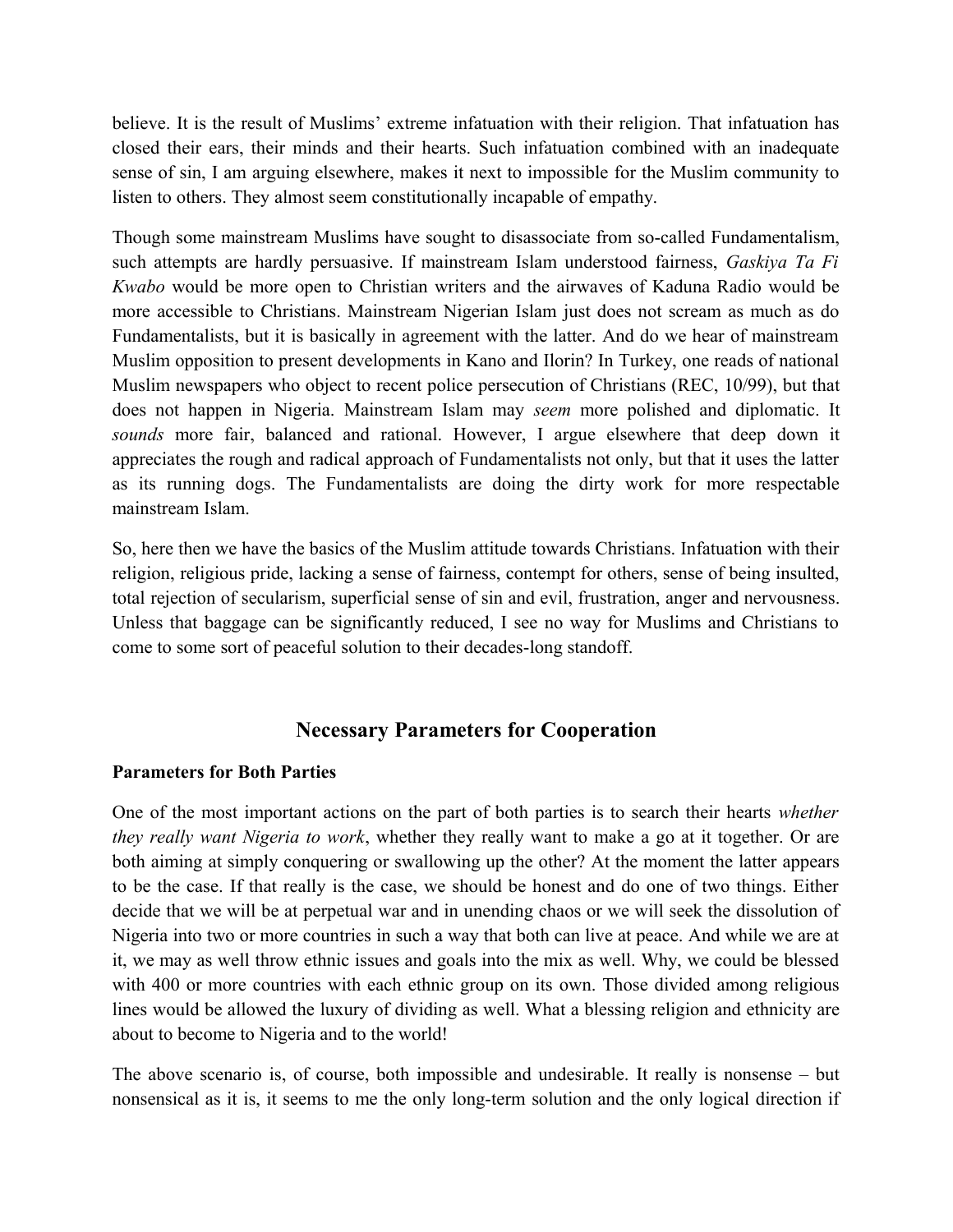the present state of affairs is not definitely and consciously rejected. The unending multiplication of states and local governments units clearly shows the logic of current attitudes. Not only would such a political situation be undesirable and make these mini-states totally vulnerable to all manner of oppression and manipulation by other countries, but such a development would also call into serious question the value of religion. One of the reasons for the decline of Christianity in the West is the bloodshed it caused in the past and the intolerance it practiced. Already Nigerian voices questioning the benefit of religions are heard. Do Christians and Muslims really want to so discredit their respective religions or religion in general? Do we want that to be the final result of our competitive missionary efforts? A mere rhetorical question. What a colossal waste that would be after so much effort. But the mood will definitely move in that direction if Christians and Muslims do not learn to live and work together in building up the nation. People will grow indifferent and call for a plague on both houses.

This then means that adherents of both religions *must* learn to live and work together under an arrangement that is more than a forced peace. We *must* devise a way of living together – in peace, not in strife; with cooperation, not deadly competition; for mutual upbuilding, not pulling down. We must all decide that we are going to make it together, come what may and cost what it may, with both our country and our religions intact, not under force, but with eager desire that it be so. Presently, we are a nation under siege, occupied by our own army. This cannot go on forever. How many times have we not come to the brink of dissolution? How deeply troubled is our economy in the midst of untold natural wealth? Will we, Christians and Muslims together, turn all the blessings of tribe, of energy and creativity, of culture, music and dance, of endless natural resources and of viable religions that God has given us into one grand curse? To ask it is to answer it. A negative here would spell the end of Nigeria not only, but of all Africa and, possibly, of the reputation of the entire Black race. The answer to our original question *must* be a determined positive. And that holds for both our houses. At this point Nigeria is a mere deck of cards waiting to collapse.

Both Christians and Muslims must quit their whining about being persecuted by the Federal Government. Both must shed their persecution complex. Both must cease the silly game of producing one-sided statistics that supposedly prove their one-sided points. Though Muslims have a huge paranoia complex on an international scale, Christians in Nigeria are not free from it either. Neither case is convincing as long as one-sided arguments continue to be advanced that ignore the points raised by the other.

#### **Parameters for Christians**

While the last section emphasizes parameters that both sides need to work on, this section suggests some issues Christians must work on to improve the climate. The first is undoubtedly the need for clarity and consistency on the secularism issue. First of all, they should become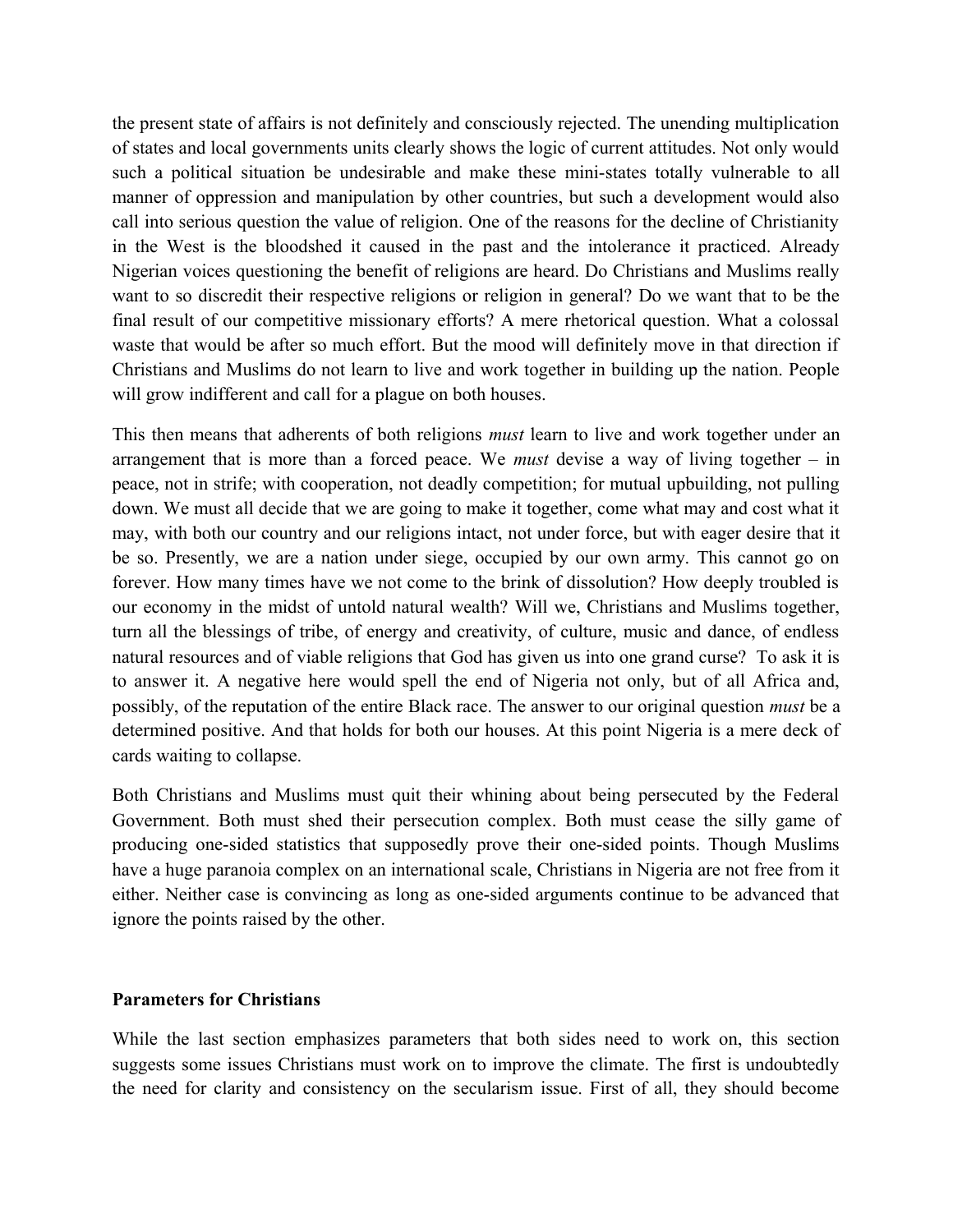more sensitive to Muslim thinking on this subject as I have summarized earlier. You do not make peace with a bull by waving a red flag in front of him. You certainly cannot expect cooperation from Muslims by continually harping on secularism.

Not only do Muslims strongly oppose secularism in principle, since it would violate the comprehensive nature of religion as they see it, but Christians are also inconsistent in both its interpretation and application. One cannot make out whether Christians mean the separation of *church* and state or *religion* and state or both. The first means to prevent any specific religious body from being the established religion in the country. In some countries, the Roman Catholic Church is the official state church. In Britain, it is the Anglican Church; in Scotland, the Presbyterian; in some East European nations it is the Orthodox. The separation of church and state would make such an alliance impossible. Even Christians who reject secularism will usually support this kind of separation, for such alliances make for oppression and favouritism. It puts the non-established religious organizations at a serious disadvantage.

But the separation of religion and state is another matter. Here we approach the very essence of religion and its public role, an issue we can only lightly touch upon in this article. I subscribe to the dictum that all of life is religion, much like Islam does. In this I am not alone as a Christian. I stand in the Kuyperian Reformed tradition from which people like Charles Colson derive much of their inspiration. (See my website: [www.SocialTheology.com\)](http://www.SocialTheology.com/) In some ways parallel to Islam, this tradition insists that all of life is religious and that one cannot separate his basic religious viewpoint from his politics. A person's politics is expressive of his basic beliefs or worldview.

Sometimes Nigerian Christians sound as if they want all government functionaries to ignore their religious convictions in the course of their duties. We are told we need to resort to a neutral, nonreligious platform, where we all can meet on the common ground of reason, whatever our religion. Our religion is strictly a spiritual, private and personal matter that has no business intruding into the worldly public sphere of politics and government (Boer 1979, 479-481; 1984, 143-144). This common Nigerian Christian view is the sad heritage of dualistic missions that separate the spiritual from the affairs of the world and have thus laid the groundwork for the Christian call for this separation.

At other times, Christians speak enthusiastically about the duty of a Christian in government. They expect that a Christian will adhere to Biblical principles in the pursuit of his official duties. All of a sudden the separation of religion and government has evaporated.

On the one hand, Christians denounce government involvement in Muslim affairs such as the annual pilgrimage, in Muslim universities or university departments thinly disguised as centres for Arabic studies, in the building of mosques and in unilateral support for Muslim radio programming. These are private and spiritual matters in which the government has no business, Christians argue. But then they turn around and demand government support for their schools and hospitals. They praise state governors and other highly placed Christian officials for their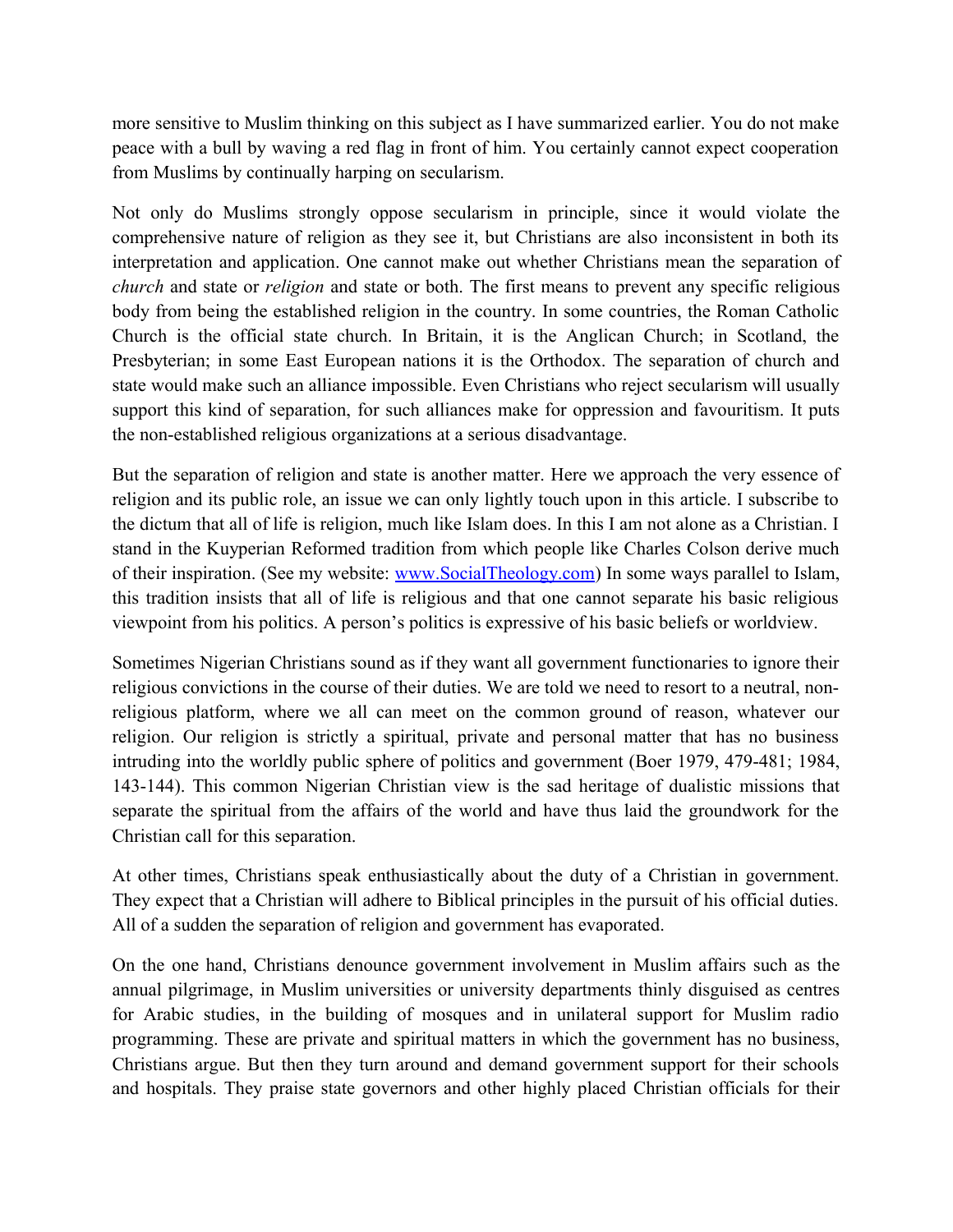generous contributions for new church buildings, usually without asking from whence this largesse. The only disagreement Christians had with respect to government grants for the national ecumenical centre is that it was not enough. They have even forced the hand of government to support Christian pilgrimages to Rome and Jerusalem so that many states have two pilgrim boards, one for Christians, the other for Muslims. Christians hover haltingly between a secular approach and pluralism or multi-religion.

Is it any wonder that Muslims are confused about the Christian call for secularism? To Islam, secularism represents a reprehensible reduction of religion. It takes religion out of the public square and turns it into a powerless diversion from the serious matter of nation building. While Islam is paraded as a total way of life and the Muslim community publishes an endless array of articles and books on Muslim economics, politics, business, government, *etc*., Muslims see in Christianity little more than a weak, spiritual and confused churchianity that is a mere puppet in the hands of the enemies of Islam. It should not come as a surprise that these confusing and mixed Christian signals about secularism have only served to increase Muslim contempt for Christianity. Islam finds it hard to take such a reduced religion seriously either as an equal religion or as a national partner. So much of it seems trivial and mixed up.

This is not the place to discuss the origins of this inconsistent and confused Christian response (Boer 1979, 446-456, 132-133). It cannot be denied that the immediate roots for this weak response lie in colonialism with its emphasis on secularism and in the tragically truncated, trivialized, westernized and secularizing gospel inherited from Western missions as summarized in the charge of CAN (*Leadership in Nigeria*, viii). This heritage has led to serious Christian self-marginalization. This is not simply an expression of a favourite Nigerian Christian pastime of using missionaries as scapegoats for their problems. There is substance to it. I remember a very prominent missionary lamenting, "If only Nigerian Christians would leave religion out of politics." However, the time that Nigerian Christians can settle for blaming Westerners for their shortcomings and woes is past. It is time to move on to more solid and better things.

It is high time for Nigerian Christians to throw off the chains of this reduced secularizing and trivializing "gospel" and to replace it with the dynamics of the Biblical Gospel that is as comprehensive as Islam. Developing such a comprehensive Gospel is not simply copying the "enemy." It will amount to a revival of Biblical Christianity as it was meant to be, a Gospel that has concrete perspectives to offer for politics, government, business, education and so on. It will give Christians a task far more constructive than simply opposing Islam. And it will help them meet Islam as an equal partner with its own Christian perspectives on the country's challenges. Such a programme will turn Christianity into a much more potent force in the country than it is in its present reactionary and trivialized forms. As it is, Christian politics in Nigeria is not much more than reacting to and undermining Muslim politics. Its only goal seems to be negative, for they have not inherited any positive impulse. This new programme would once and for all end the Nigerian Christian flirtation with secularism and move the goalposts of the current struggle away from its present dead end.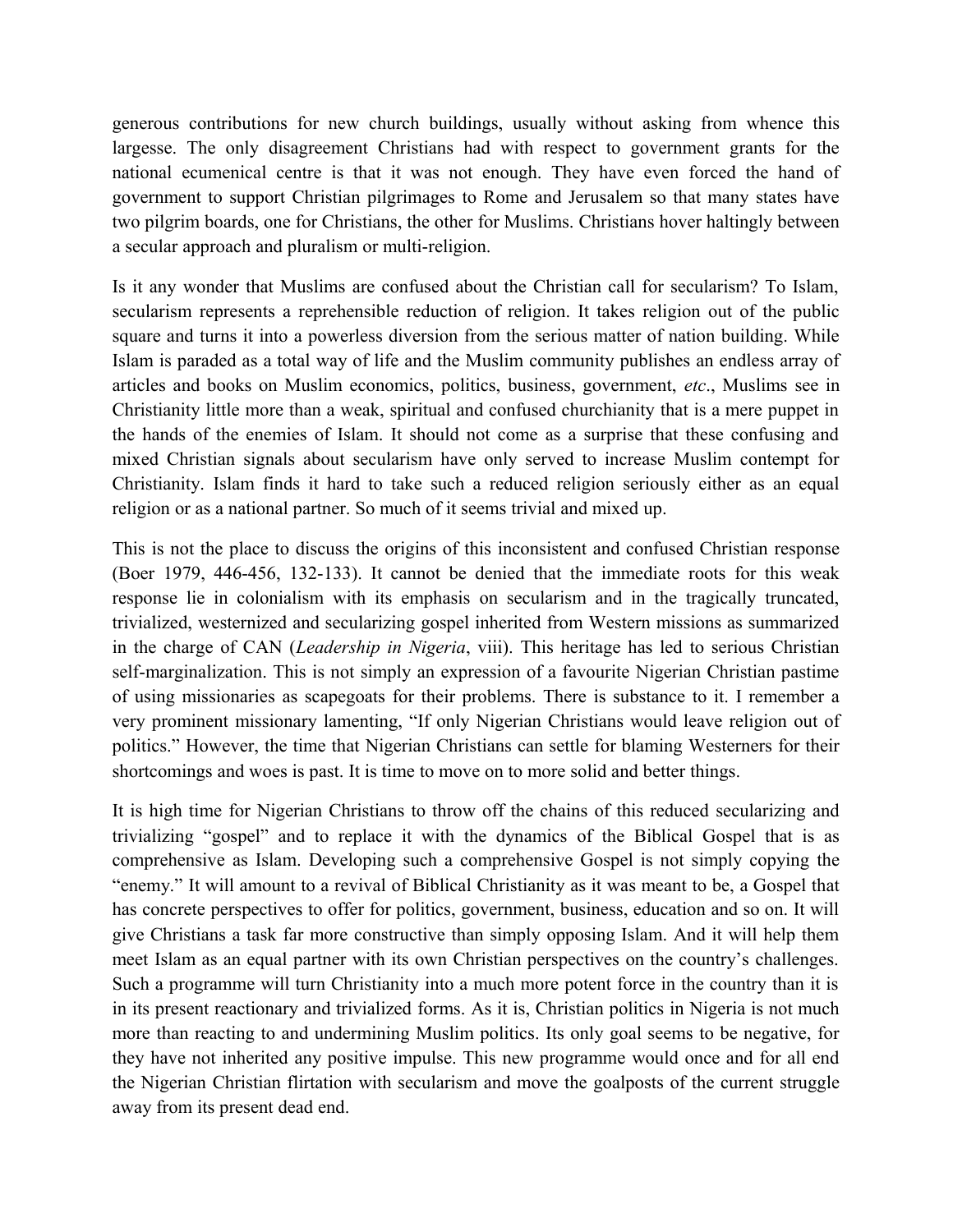Please understand me well. I am not proposing mere cosmetic changes or simply a better strategy to counter the Muslim advance. I am talking about a deep renewal of our understanding of the Gospel and of our Christian style, a renewal of ourselves before we can expect a change in Muslim behaviour. I am talking about the colossal beam in the Christian eye. In the meantime, I propose that the Western missions that have been operative in Nigeria render a joint public apology to the entire nation for having led it astray with their reduced trivialized gospel.

Another important point calling for change is the hierarchical spirit of the Christian church in Nigeria. Some Christian traditions, such as the Roman Catholic, Anglican and Methodists, are consciously hierarchical. Others, such as the Baptists and most members of TEKAN, the Fellowship of the Churches of Christ in Nigeria, have non-hierarchical traditions. They tend to be more democratic. Authority is more dispersed.

However, due to the influence of African tradition, many of them are increasingly tempted to construct their own hierarchies. They use all kinds of excuses for this. It is more in keeping with African culture. Their leadership will demand more respect from the government. However, the issue is not first of all culture or respect from the world.

The primary issue is faithfulness to the Bible in this respect. Where does the spirit of the Bible lead with its emphasis on servant leadership? It often seems far removed from the pomp and circumstance church hierarchies create around themselves. Instead of servant leadership we have mystification through special robes and protocol for purposes of power and privilege that cannot stand the light of Scripture but that go counter to the style of our Lord Himself. I know. I was once part of the scene. I experienced it. I participated in it. I know the mystification that goes along with it and its effect on the church.

Apart from its distance from the Bible, in the context of this paper such hierarchy creates problems at two fronts. Muslims recognize the mystification Christian clergy enact and they scorn the church for it. They proudly point to their own egalitarian system where one can hardly point to a specific concrete organization with a hierarchy of leadership. To them, this is utter nonsense. Muslims consider such religion as little more than child's play and it turns them off. It confronts them with a trivialized gospel versus their own comprehensive system. It constitutes a false barrier, since the Bible points in the opposite direction. If Christians expect greater respect from Muslims, they will have to come to terms with this glaring inconsistency.

Not only does this situation constitute a false barrier to the Gospel, but it also is grossly inconsistent with a major message the church has presented to the nation in 1987 through the TEKAN submission to the Federal Government under the title *Towards the Right Path*. A major emphasis in this memo is on the need for democracy. Without democracy, the memo insists, development will be difficult. An honest comparison of this memo with current church hierarchical practice immediately reveals a glaring contradiction between what the church does within itself and it demands from the government. Hierarchy and democracy do not make easy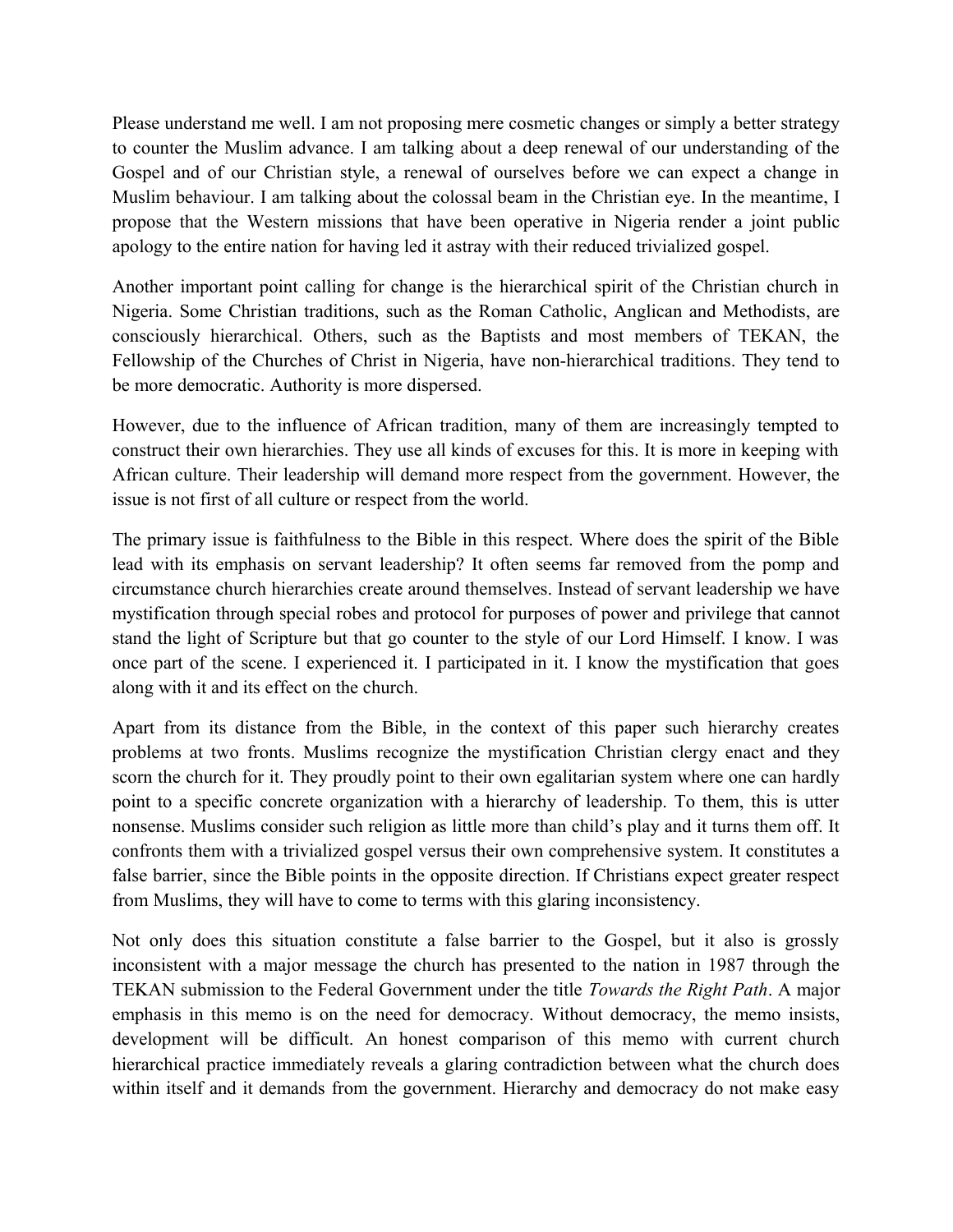bed partners. It appears church leaders refuse to recognize the gap between the church's words and actions. The church has not responded to my challenge on this score. But whether they admit the gap or not, they should not think that it goes unnoticed in government and Muslim circles. The memo is a good piece of work and it was even published. However, it failed to make the waves it deserved. The main reason for this failure is likely that gap. Actions speak louder than words. The church only exposed the splinter in the government's eye. It thought it could hide its own beam. Unfortunately, you cannot easily fool an entire nation for long nor an overly critical Muslim community of nearly 50 million.

There are more changes that need to be made. However, the above proposals for renewal are enough to chew on. Once that programme has been put into motion, all the other problems will take on a different colouration that cannot be accurately predicted at this time. So, I am content to work on this major renewal for now without asking for any additional changes.

# **Parameters for Muslims**

A major change Muslims must make is an attitudinal one. They suffer from a multi-faceted malady of self-righteousness. They would do well to remember the old adage that pride comes before the fall. It is one thing to be grateful for one's religion, but another to be proud. Pride and religion do not mix well. Pride distorts religion into something ugly and intimidating. The popular bumper sticker "I am proud to be a Muslim" is more a hostile challenge than an invitation for others to join. Muslims ought to realize how their pride obscures the gratitude that is of the essence of Islam and that is expressed a myriad times daily in the routine greeting response in Hausa, "*Da godiya,"* (I thank God). Their blind pride and fierce loyalty to Islam as a religion is often a party slogan rather than an expression of genuine spiritual devotion.

Here is the first step Muslims must take if they wish to make Nigeria work. That is, if they are prepared to cooperate with Christians. Thankfulness and humility must replace pride. The armour of pride pushes others away and intimidates them; thankfulness and humility will make Islam attractive to others and will instill a different attitude towards others.

An attitude of thankfulness and humility will also aid Muslims in the development of listening skills and self-examination. As it is, they seem deaf to the critiques of Christians or seem not to understand them. Pride of a beautiful religion tends to close their ears, their minds and their hearts. It disables them from the practice of empathy. Coupled with an underdeveloped sense of sin, this multi-faceted attitude of self-righteousness makes self-examination difficult for them.

Another facet of this attitudinal package is contempt for others. Contempt, of course, only complicates the situation as described above. It freezes any sense of obligation to take the other seriously and to make room for him. It squashes any feeling of fairness and justice for others. It explains why Muslims may publicly quote from the Bible but not Christians from the Qur'an. It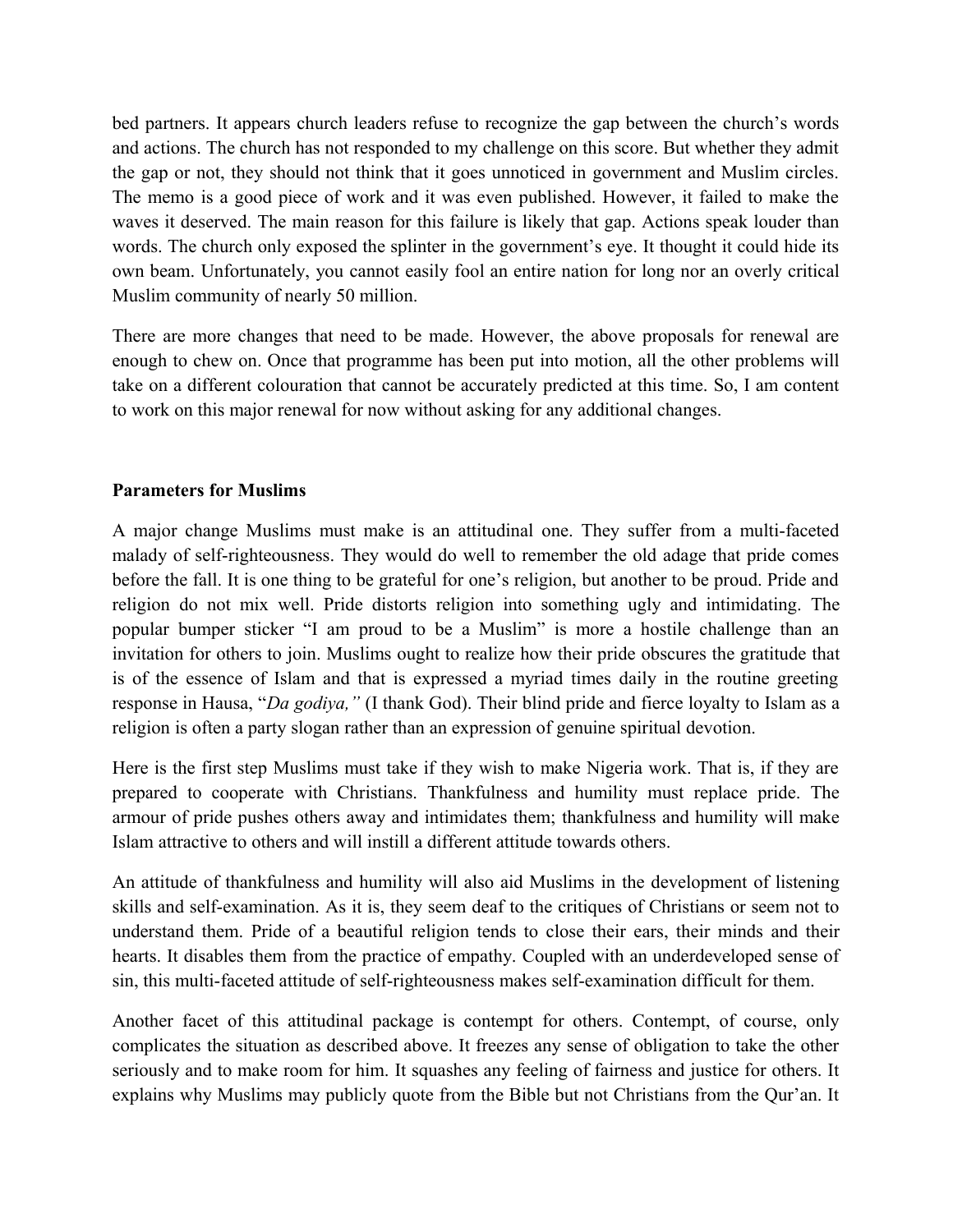explains why Muslims insist on maintaining their domination of the butcher trade, including publicly-funded abattoirs, and thus preventing others from trading in the meat of their choice. It explains why Muslims are so ready to utilize public funds to further their own religion and its institutions without equally insisting on the same right for Christians. It explains why Muslims are still not ready to end their internal colonialism by returning power to Traditional/Christian ethnic groups placed under Muslim emirs by the colonial government. It explains why Muslims reject the notion that what is good for the goose is equally good for the gander – not if the gander is a non-Muslim! It explains why Muslims are baffled by charges of intolerance and oppression.

Then there is this gigantic case of Muslim global paranoia, this international conspiracy theory, that, again, blinds them to the facts. They see the entire non-Muslim world, and especially the West, united in one grand conspiracy to destroy Islam. Colonialism was not about economics; it was an effort to destroy Islam. Christian missions are not about the Christian religion; they are a mere tool in the hands of anti-Muslim forces. The Nigerian federal and state governments along with the Nigerian church are pawns in the hands of the enemies of Islam. They refuse to listen to the hand wringing of large sections of the West for their colonial past. They are stubbornly deaf to the repeated cries of agony on the part of the Western church for her participation in the colonial enterprise. They refuse to acknowledge the many disagreements between Western governments and churches about issues of global justice and poverty. They insist that it is all one grand conspiracy against Islam and no facts can move them from the rock of this conviction. Indeed, there is no better word than "paranoia" to describe this Muslim attitude. Frankly, this attitude makes them look ridiculous and irrational, since it denies too many indicators to the contrary. Muslims proudly insist that their religion is rational. Let them shine the light of their rationality on this severe paranoia and diffuse it by acknowledging the facts rationally rather than hiding them under a bushel of nationalism, emotionalism and "religionism."

A major point of this article is to show Muslims in no uncertain terms that if they want to make Nigeria work, they must do some serious work on this attitude problem. Without a change at this front, Nigeria does not stand a chance. We may as well forget her. She will soon be crumpled up in the *kwandon mantuwa*[3](#page-12-0) of history.

Muslims need to revise their stand on the political role of others. They need to move away from the only model they seem to recognize, namely that of a Muslim majority with a non-Muslim minority. That simply is not the situation in Nigeria. I refuse to enter the murky waters of religious statistics in Nigeria,<sup>[4](#page-12-1)</sup> but that both Christians and Muslims represent large and nearly equal majorities cannot be denied. The traditional role Muslims ascribe to *dhimmis* is nonsense in this situation. If Muslims are surprised that their traditional "toleration" is neither recognized

<span id="page-12-0"></span><sup>3</sup> A Hausa expression literally meaning "basket of forgetfulness."

<span id="page-12-1"></span><sup>4</sup> However, I did enter those "murky waters" in an article on this same website page, "Religious Statistics in [Nigeria."](http://www.socialtheology.com/docs/religious-statistics-050098.pdf) May, 1998.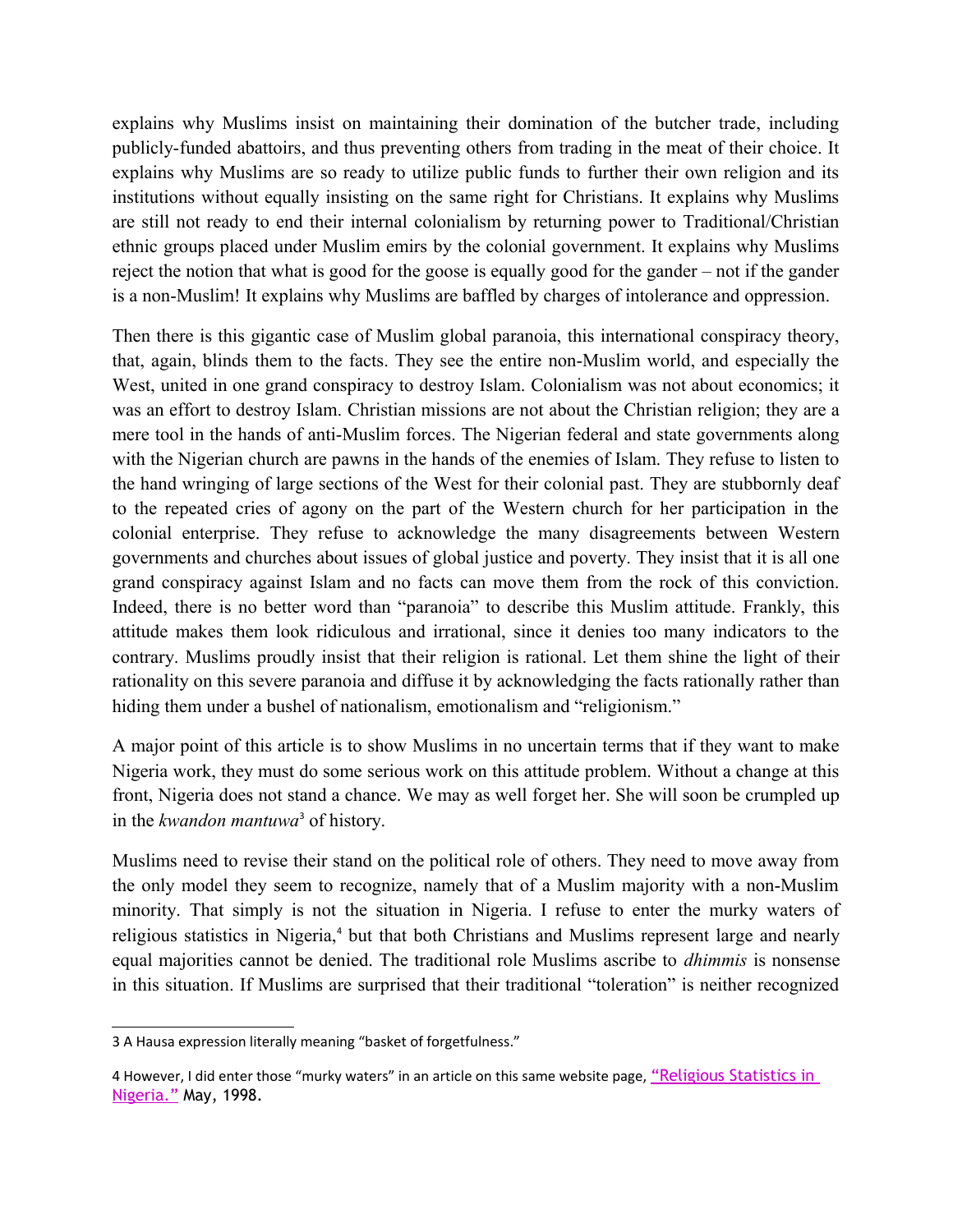nor appreciated by others, they should realize that the world has moved on from mere toleration to a firm demand for equal rights.

While Christians must relinquish their demand for a secular approach – and I have indicated my strong disagreement with their stance – Muslims must move towards a genuine from of pluralism or multi-religion. Their traditional form of pluralism will no longer suffice. Admittedly, it was an advance over the intolerance of Christians through the ages, but that has now been overtaken. Nigerian Christians have woken up. And let it be understood that this is no call for the relativistic type of pluralism as advanced by postmodernism. The call today is for genuine equality and respect. While Christians must allow Muslims to be Muslims according to their own definition, so Muslims must allow Christians to be Christians according to *their* own definition.

The above maxim has its limitation only where their mutual claims infringe on one another. And *that* is where both need to be ready to compromise in an attitude of give and take. Here they both need to be ready to break new paths, not simply follow East or West. In both East and West, the respective dominant forces of Islam and secularism have tolerated Christianity only according to reductionist definitions concocted by the dominant majorities.

Africa has already broken some new paths in allowing various legal systems to co-exist. In some Nigerian states there are three different court systems: the Traditional, the Muslim and the Western secular, often the one chosen by Christians. To be sure, not all these courts cover the entire legal front. Especially the Traditional and Muslim courts have limited scope. In some places it works; in many others it does not. And it definitely has not worked where the shari'a is imposed on Christians. Similarly, Muslims often feel deprived of their Muslim rights when the secular system is applied to them.

Muslims have a point: Why should they submit to an alien legal system that denies their own. I am distressed at how little Christians are prepared or even capable of listening sympathetically to the Muslim argument here. What of the Christian claim to democracy? I am grateful that Anthony Enahoro, an elderly Christian Nigerian statesman, dared to raise his lone Christian voice in support of the shari'a recently. He is quoted as saying that

The fundamental question in the Sharia debate boils down to this: If a substantial part of the country wishes to direct its life, organize its local autonomy and order its domestic affairs with a faith, principles and laws which they share with a substantial part of the humanity and immediate neighbours, can you expect for long to deprive them of the right to do so? (Reported by Nubi Achebo in *Naijanews* of Nov. 15/1999.

But Christians also have a point. They are rightly challenging Muslims to convince them that Muslims will really restrict the operation of *shari'a* to Muslims only. So far, Christians have every good reason to doubt the Muslim pledge not to apply their law to non-Muslims. And that is precisely the major reason Christians reject it. It is the trust factor. The Christian secular argument could probably be overcome if the trust were there.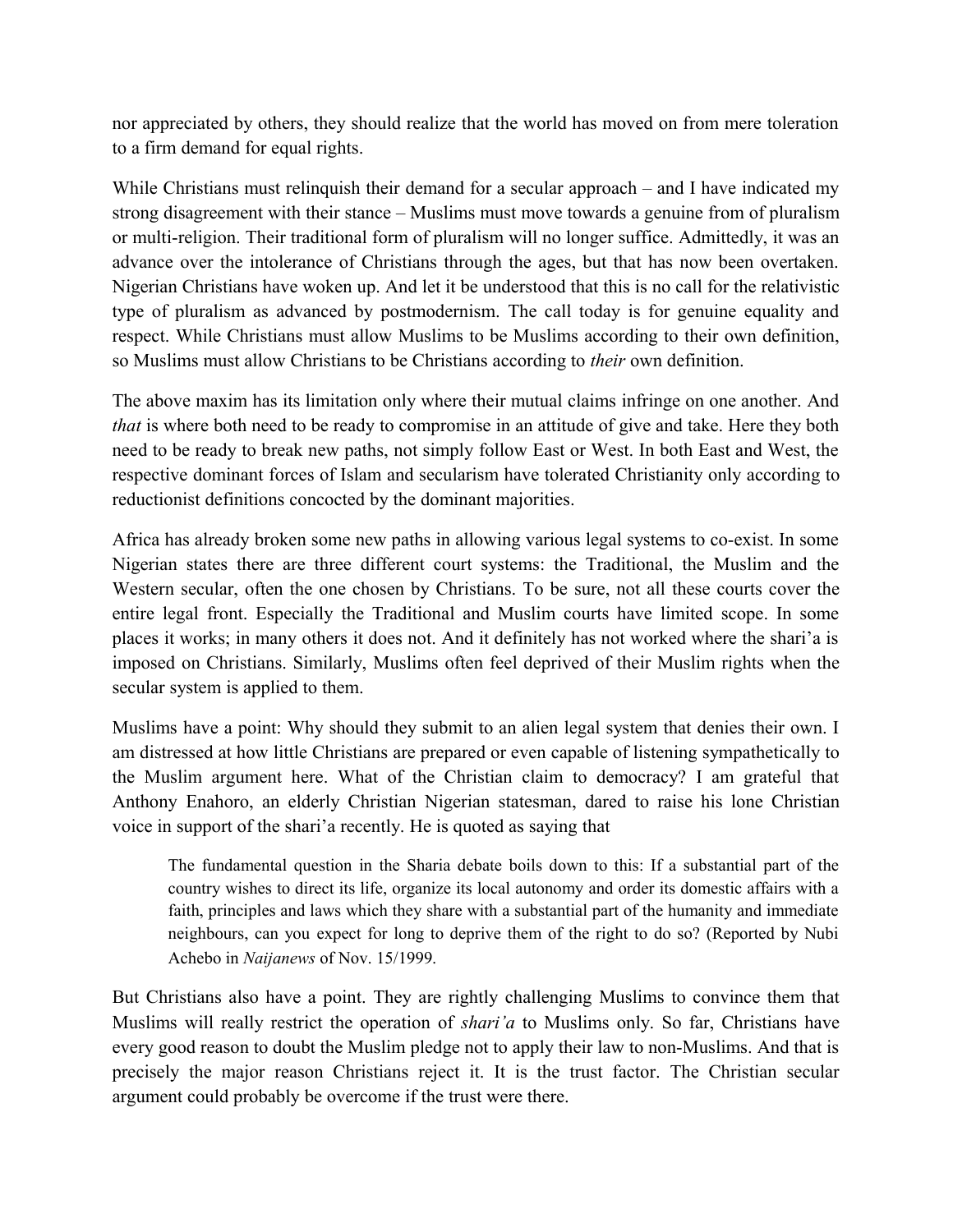So, Muslims, convince us that you are serious. You are called upon to give Christians a reason to trust you. Restore our confidence in you. Give us some signs that you are listening sympathetically, that you recognize some of your own shortcomings and intolerance. This is not a request for you to unwillingly give in to pressures you can no longer withstand. I am not asking you to capitulate under the force of numbers. I am advising you to voluntarily take the initiative of insisting on equality and on the rights of all regardless of religion. Take a cue from your coreligionists in Turkey. Be prepared to give up the positions of power and attendant privileges you have accrued prior to Christian awakening. Make us believe that you really do want a new beginning. Such a move will not only make Nigeria viable, but it will also enhance your national and even world reputation.

And if you want a missionary rationale for these demands, realize that in most cases Nigerian Christian converts to Islam are largely motivated not by faith but by lust for wealth and power. Such people may increase your numbers, but they do little to enhance your faith community. You know them for what they are. Often you do not even trust them. You are absorbing many weeds in the garden of Islam. However, if people join you because they associate you with justice and equality, then you get genuine growth and genuine converts.

# **The Concluding Challenge**

In conclusion, my action summary to my fellow Christians is this. Give more careful thought to secularism. Be consistent. Don't have your own pilgrim board or accept funds from any government or governor while you are demanding a secular system. That simply makes no sense. It is bound to confuse anyone who pays attention. Shift your basic thinking away from anti-Muslim to pro-Nigeria. Do not be inspired mainly by an anti-Muslim spirit. Do not allow yourself merely to react against what Muslims do. A Muslim call for the institutionalization of shari'a should not result in a Christian call for a Christian state as it appears River State Government is threatening to do (N. Achebo, *Naijanews*, Dec 15/1999). That call is not inspired by the Gospel so much as it is a reaction to Islam.

Better still: Get rid of your secularism. It reduces the scope of the Gospel and the Christian religion. It trivializes Christianity. If Christians do not see that, Muslims see it clearly. Instead, develop a wholistic Christian worldview that can stand the light of Scripture and that covers all of life. Apologize for the crusades on behalf of world Christianity and suggest a trade-off with Muslims for them also to abandon their *jihad*. Definitely do not ever again accept inequality or second-class citizenship. Demand your rights and your respect – and then return the favour. Insist also that Muslims have their rights.

Muslims, remember that not every Muslim situation is the same. Apparently different forms are possible within which Muslims can feel comfortable. The Muslim world has created a considerable variety of political and religious setups. Get rid of your dogmatism that leaves no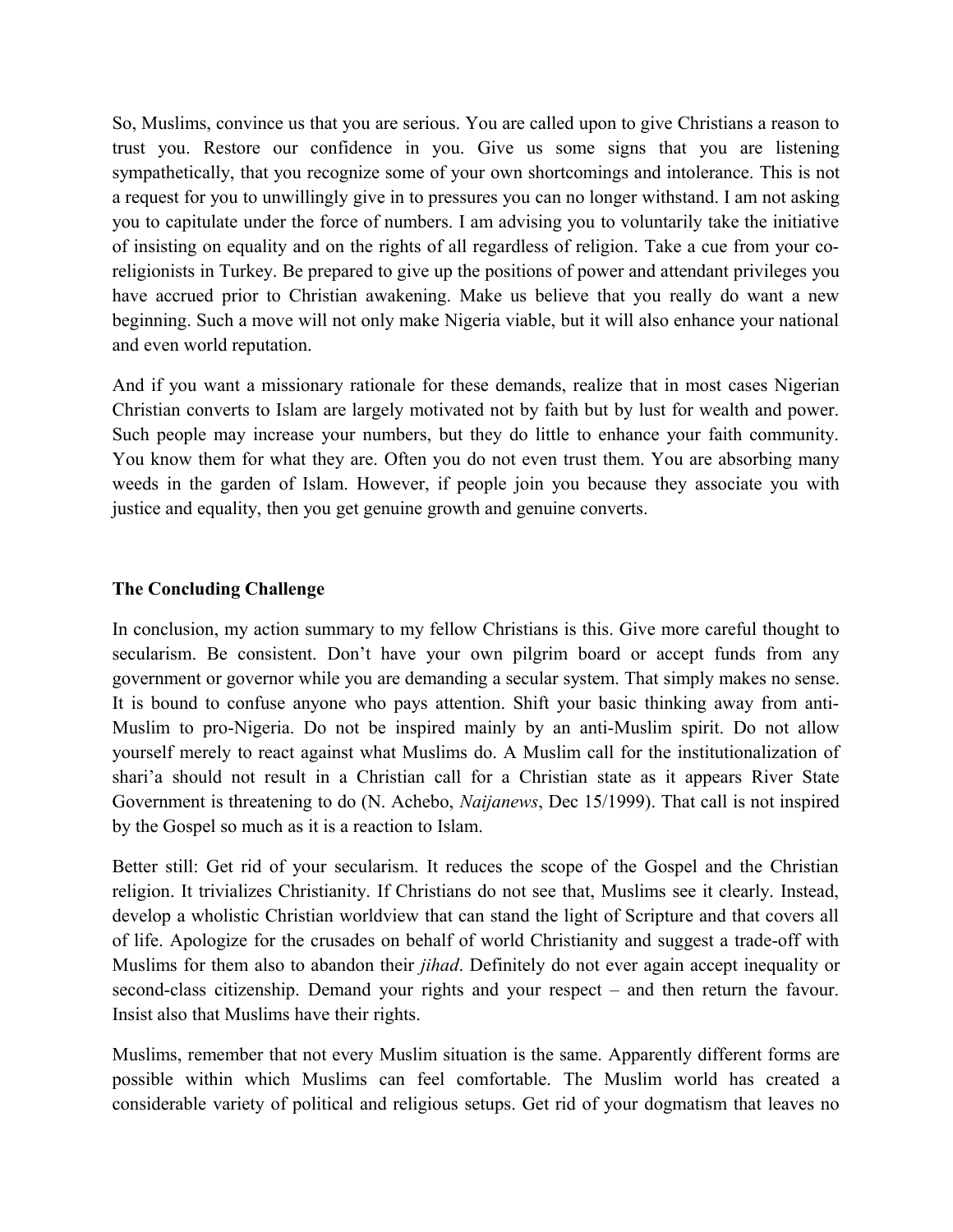room for alternatives. Replace your pride with gratitude and humility. Grant others what you demand for yourself. If you reject crusades, do not insist on your own *jihad*.

I call upon both to admit past mistakes. Then proceed to forgive each other and forget the past. If the call for forgiveness seems utopian to the secular mind, for the Christian – and, I would hope, for the Muslim as well – it is our very breath and native air. Look towards the future. Listen to each other. Practice empathy. Make a commitment to each other that Nigeria is going to be viable. Consult each other and avoid confrontations and crises. Control your extremists. Protect the respect for your religion. Develop a sense of fairness. Know that others are also proud of their religion. Fear, anger, mistrust, hatred – all of these must go. Repent, both of you. Let succeeding generations not wish us a plague on both our houses. Let history not lay the blame for a collapsed Nigeria at the feet of the two most widespread world religions. That would be a defeat of both Nigeria and religion. We want neither. It is up to us to devise a way out of the trap into which satan has lured us.